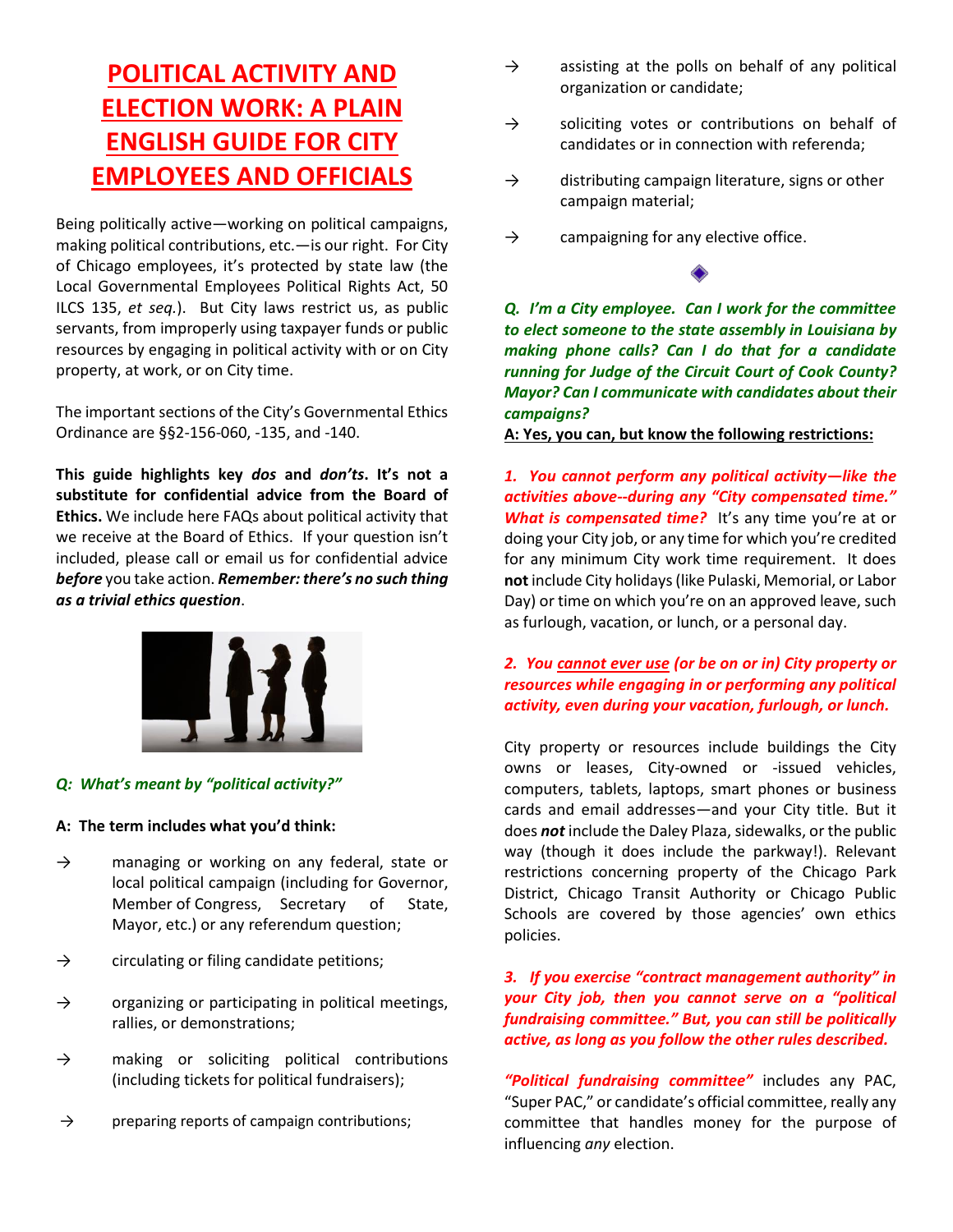*"Contract management authority"* means being involved in or directly supervising the formation or performance of a City contract (including drafting specs or scopes of services, reviewing RFP or RFQ responses, negotiating contracts, supervising vendors' performance, or signing off on vouchers by which vendors are paid). Please call the Board of Ethics if you're not sure whether you exercise this authority.

#### *Q: Can I, a City employee, host a "meet-and-greet" gathering for a candidate for elected office at my home or a restaurant?*

**A. It depends**. Hosting such an event involves dealing with caterers and others, which involves handling money for the purposes of influencing the outcome of an election. Thus, it constitutes "serving on a political fundraising committee." You cannot host this kind of event if you exercise "contract management authority" in your City job, but you may attend one and contribute.

#### *Q: Can I speak with my City co-workers about having them work for a campaign?*

**A: It's best not to.** Why? You cannot require or compel other City employees or officials to perform political activity as part of their job duties or during their time off, and you cannot compel or coerce any City employee or official over whom you have supervisory authority to make, not make, or solicit political contributions. It's often said, oddly, but correctly: "all political activity must be voluntary."

#### *Q: Can I express my support for a candidate on social media or elsewhere?*

**A: Yes,** but not while you are on City compensated time or while using City property, which also means that you can't post it on any official City page or official City social media account since those are considered City property. You must take care not to post images of City property, like the City seal or City logos, on your personal social media pages for political purposes. These same rules apply if you currently work for an incumbent running for re-election.

*Q: I'm not the candidate running for elected office, but can I solicit political contributions on behalf of another's political campaign? Can I circulate nominating petitions for signatures?*

**A: Generally yes—but be careful:** Unless you yourself are the candidate for elected office, you **cannot***—*in addition to restrictions on soliciting contributions from other City personnel, as described above—**knowingly solicit or accept political contributions from any person or firm doing business with the City, or from any other City official or employee over whom you exercise supervisory authority**. And, of course, you can't solicit, accept or make political contributions, circulate petitions or collect signatures on, in, or with City property or resources, or during City compensated time.



### *Q: Can I make political contributions and attend political events?*

**A: Yes, but not on City compensated time or while in, on, or with City property. And, know these five (5) facts and limitations about political contributions:**

1. All Illinois candidate committees must by law report all contributions and contributors (so your contribution will become public record);

2. **By Mayoral Executive Order, City employees and Mayoral appointees may not make** *any* **political contributions to the Mayor, or to her political committees, Lightfoot for Chicago or Light PAC;**

3. No person may make a *cash* contribution exceeding \$250 to any candidate for City elected office (or to their authorized committees). Personal checks are not cash for this purpose (note: Ward Committeeperson is not a City elected office, but contributions to candidates for this office are governed by state law);

4. Contributions by individuals to state or local candidates or elected officials, such as those running for Governor, Secretary of State or General Assembly, are limited by Illinois law with respect to contributions to single candidates at \$6,000 per "election cycle." The amount is adjusted by the Illinois State Board of Elections ("ISBE") in every odd year. "Election cycle" means the date of the last general (or consolidated) or runoff election at which the person occupying the office to which you'd like to contribute was elected, until the date